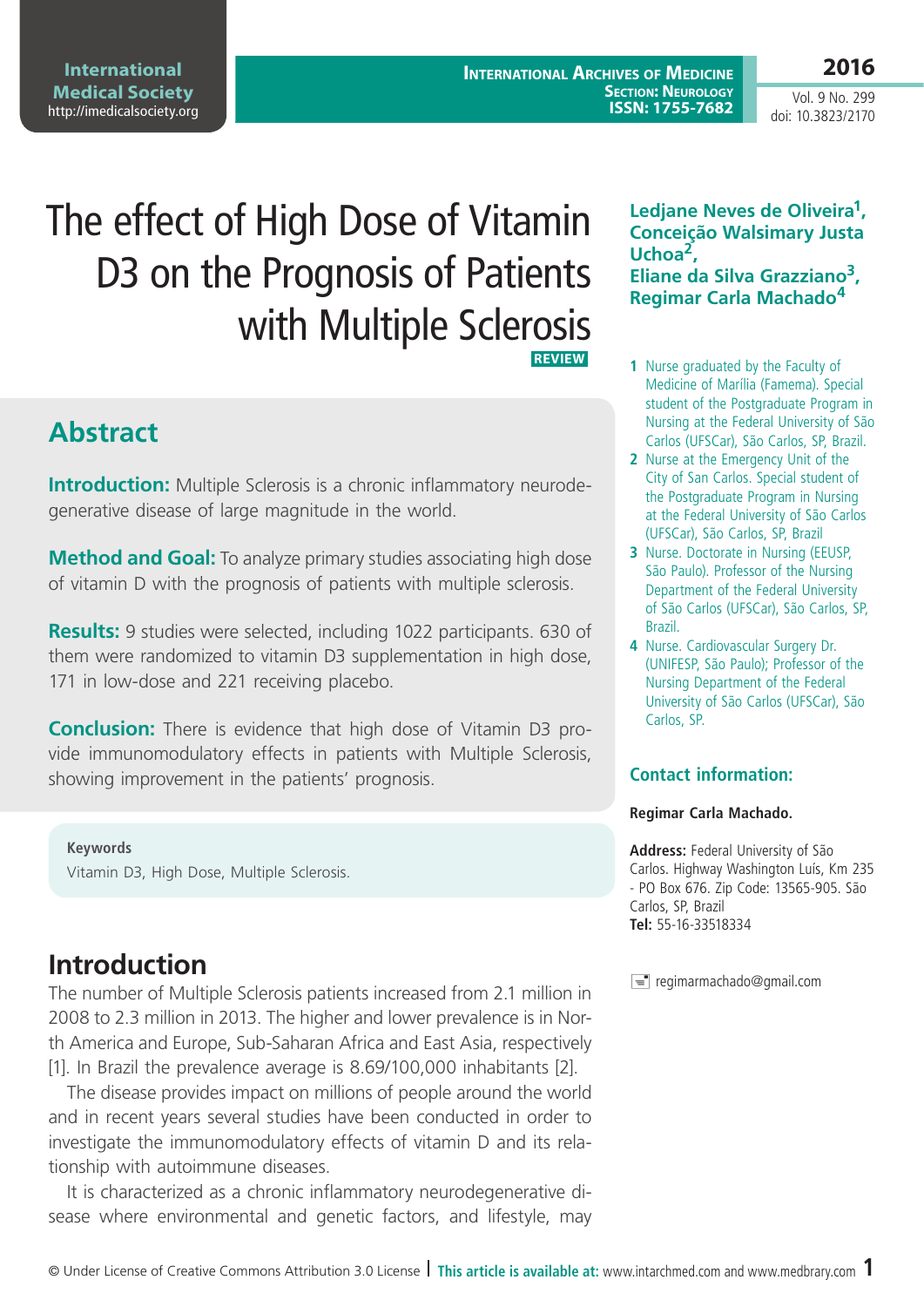Vol. 9 No. 299 doi: 10.3823/2170

be potential triggers. Predominant disease of higher latitudes, probably due to the lower solar incidence in winter [3].

In recent years, efforts have been committed to understanding other vitamin D functions in addition to its participation in bone homeostasis, including immunomodulatory functions. In vitro studies showed that there is significant concentration of vitamin D receptors on T lymphocytes and macrophages, it was also found that 1,25-dihydroxyvitamin  $D<sub>3</sub>$  can suppress experimental autoimmune encephalomyelitis markers, rheumatoid arthritis, systemic lupus erythematosus, type 1 diabetes and inflammatory bowel disease [4].

An experimental study demonstrated that CD8 lymphocytes contain high concentrations of vitamin D receptor, regardless of whether or not enabled. The presence of 1,25-(OH)<sub>2</sub> D<sub>3</sub>(active form of vitamin D) in CD8 cell increases the amount of VDR receptor, probably because it improves the longevity and stability of the receptor in vivo as in vitro [5]. The 1.25-dihydroxivitamin D boosts innate immunity and increases the bacterial death, but also modulates the acquired immunity minimizing inflammation and autoimmune diseases [6].

In view of the magnitude of Multiple Sclerosis and the recent discoveries of the immunomodulatory importance of vitamin D3, we emphasize the importance of conducting an in-depth study on this subject.

The objective of this study is to analyze primary studies associating high dose of vitamin D with the prognosis of patients with multiple sclerosis.

# **Methods**

The integrative review (RI) is a peculiar form of research in order to generate new knowledge regarding the revised theme. This type of analysis critically summarizes the studied literature and presents a conclusion from the results obtained in each article [7-8]. PRISMA was used as a guide for this RI.

### **Strategy of election of articles**

The main question of this RI was based on a question using the PICO strategy: "Does the high dosage of vitamin D3 show improvement in prognosis of patients with Multiple Sclerosis?"

The PICO initials are a representation for the patient, intervention, comparison and *outcome* [9], as shown in the table below: **(Table 1)**

**Table 1.** PICO Initials.

| <b>Population</b> | <b>Patients with Multiple Sclerosis</b> |
|-------------------|-----------------------------------------|
| Intervention      | High dose of Vitamin D3                 |
| Comparison        | Placebo and low dose of vitamin D3      |
| Outcome           | Improvement in prognosis                |

Tor search and selection of the studies, we used the PubMed and *Clinical Trials* databases, and we also used to active search by means of references to other articles.

On Pubmed search strategy and *World Health Organization's International Clinical Trials Registry Platform*, we used controlled keywords and boolean operators: **(Table 2)**

**Table 2.** Pubmed and Clinical Trials search strategy.

#### **Pubmed**

(vitamin d3) OR calcitriol) OR cholecalciferol) OR 1 alpha,25-Dihydroxyvitamin D3) OR 1 alpha,25- Dihydroxyvitamin D3) OR D3, 1 alpha,25- Dihydroxyvitamin) OR alpha,25-Dihydroxyvitamin D3, 1) OR 1 alpha,25-Dihydroxycholecalciferol) OR 1 alpha,25 Dihydroxycholecalciferol) OR 1,25-Dihydroxycholecalciferol) OR 1,25 Dihydroxycholecalciferol) OR 1,25-Dihydroxyvitamin D3) OR 1,25 Dihydroxyvitamin D3)) AND high dose)

(Sclerosis, Multiple) OR Sclerosis, Disseminated) OR Disseminated Sclerosis) OR MS (Multiple Sclerosis) OR Multiple Sclerosis) OR Acute Fulminating) Filters: Clinical Trial

Clinical Trials: May 30th 2016

High dose vitamin D and Multiple Sclerosis

The criteria for inclusion of articles were: adult patients with Relapsing Remitting Multiple Sclerosis or Clinically Isolated Syndrome (CSI), intervention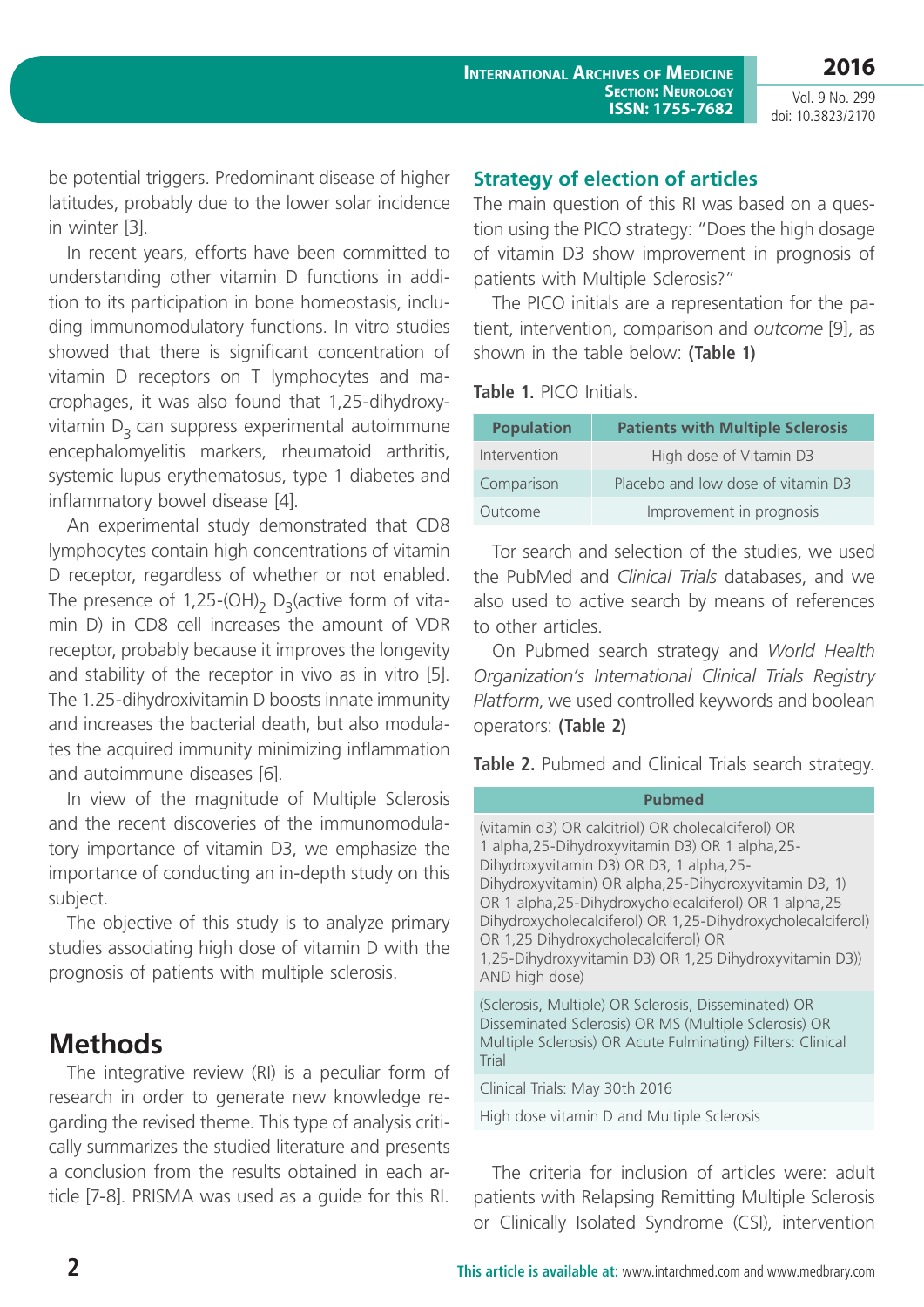**International Archives of Medicine**

Vol. 9 No. 299 doi: 10.3823/2170

**2016**

with high dose of vitamin D3, randomized clinical trials, study protocols, without language restriction, without time limit of publication.

Exclusion criteria were: review articles and interventions with vitamin D2.

The literature search and eligibility of the items were carried out by two expert reviewers, independently, between June and July 2016. Disagreements were resolved by consensus. A data extraction form was considered, with the following information: title, author, year, journal, location of study, type of study, number of participants, intervention and duration, outcomes and results.

For the analysis of the data, the outcomes and results to answer the research question were considered.

The **Figure 1** below shows the sorting of articles.

#### **Methodological quality assessment**

For the methodological evaluation of the selected studies we used the scale of *Jadad* which evaluates five relevant topics, assigning 1 point for each item: the presentation of the study as randomized, the exposure of losses and exclusions, the randomization adequately described, the described and appropriate masking [10].

**Section: Neurology**

### **Results**

### **General characteristics of the included studies**

9 studies were selected, including 1022 participants, being 630 of them randomized to vitamin D3 supplementation in high dose, 171 of them in lowdose and 221 receiving placebo. The participants of these studies were between 18 and 65 years old.

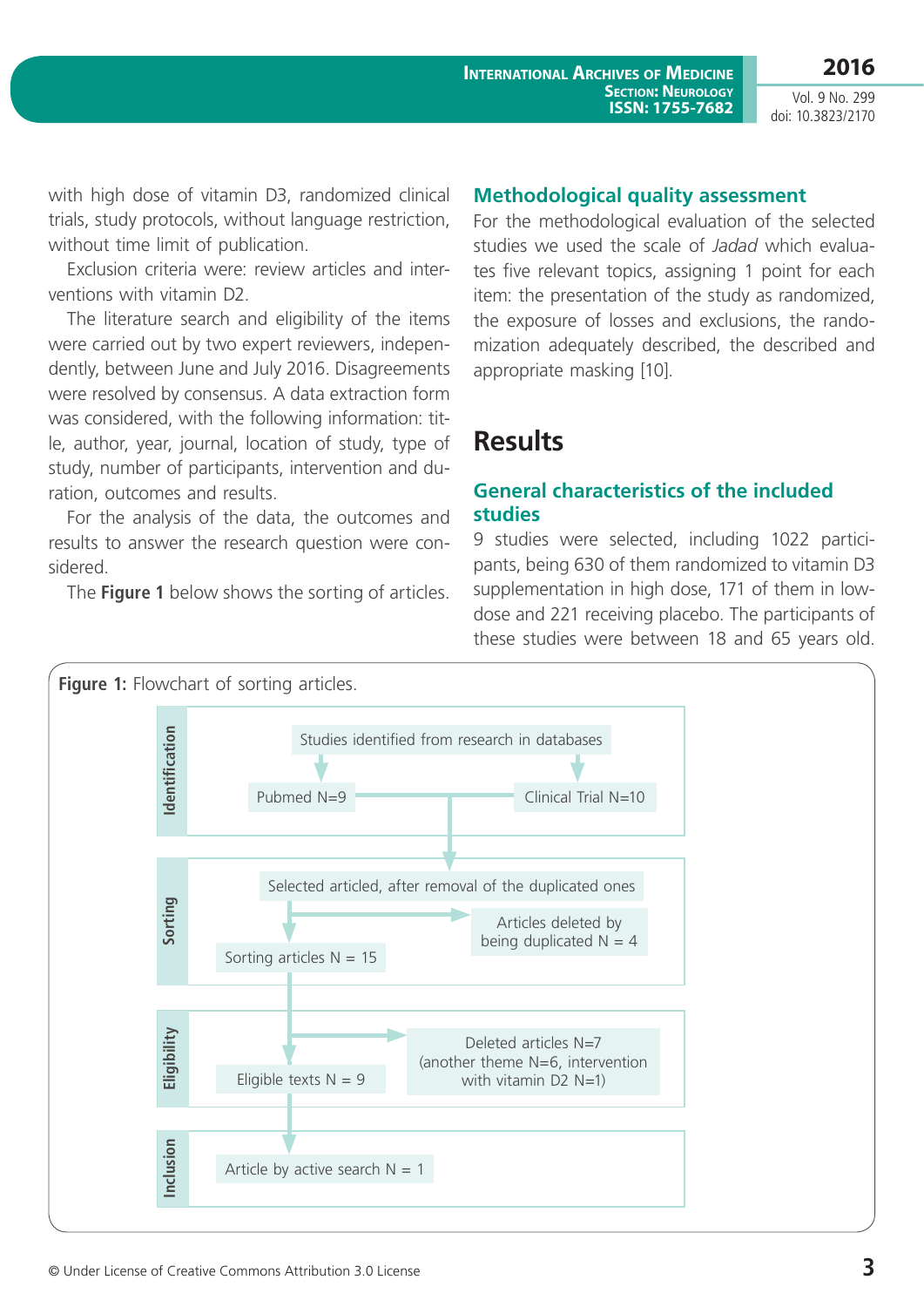Vol. 9 No. 299 doi: 10.3823/2170

| <b>Study</b>                 |  | <b>Randomization Double-blind Loss and exclusions</b> | <b>Randomization</b><br>methods | <b>Masking</b><br>methods |
|------------------------------|--|-------------------------------------------------------|---------------------------------|---------------------------|
| Jan Dorr et al, 2012 [11]    |  |                                                       |                                 |                           |
| Burton et al, 2010 [12]      |  |                                                       |                                 |                           |
| Smolders et al, 2011 [13]    |  |                                                       |                                 |                           |
| Bhargava et al, 2014 [14]    |  |                                                       |                                 |                           |
| Sotirchos et al, 2016 [15]   |  |                                                       |                                 |                           |
| Toghianifar et al, 2015 [16] |  |                                                       |                                 |                           |
| Etemadifar, 2015 [17]        |  |                                                       |                                 |                           |
| Smolders et al, 2010 [18]    |  |                                                       |                                 |                           |
| Golan et al, 2013 [19]       |  |                                                       |                                 |                           |

**Table 2.** Methodological quality of included articles.

**Table 2** shows the characterization of the studies included in the review. The studies were and are still being conducted in Germany ( $n = 2$ ), in Canada (n  $= 2$ ), in the Netherlands (n  $= 1$ ), in Norway (n  $= 1$ ), in Italy ( $n = 1$ ), in Switzerland ( $n = 1$ ), in the United States (n = 3), in Iran (n = 2) and in Israel (n = 1). The interventions lasted 02-92 weeks. Five studies received funding from pharmaceutical companies, one of the studies received support from the *National Multiple Sclerosis Society*; the other 04 studies

did not report whether there was financial support from pharmaceutical companies. The studies used placebos or vitamin D3 in low doses (400 to 800 IU) in the control group. The high doses of vitamin D3 varied from 4000 to 600,000 UI.

### **Methodological quality**

**Table 3** shows the methodological quality of included articles. The quality score was 1 to 5. Among the 9 articles evaluated, five were given 5 points,

|  |  |  |  |  |  |  | Table 3. Analysis of the articles included. |
|--|--|--|--|--|--|--|---------------------------------------------|
|--|--|--|--|--|--|--|---------------------------------------------|

| <b>Studies and</b><br><b>authors</b>                                                                                                                                     | Type of study and<br>population                                                                                                                                                                                         | <b>Intervention</b>                                                                                                                                                                                       | <b>Outcomes/Parameters</b>                                                                                                                                                                                                                                                                                                                              | <b>Results</b>                                                                                                                                                                                                                                                                                                                                                   |
|--------------------------------------------------------------------------------------------------------------------------------------------------------------------------|-------------------------------------------------------------------------------------------------------------------------------------------------------------------------------------------------------------------------|-----------------------------------------------------------------------------------------------------------------------------------------------------------------------------------------------------------|---------------------------------------------------------------------------------------------------------------------------------------------------------------------------------------------------------------------------------------------------------------------------------------------------------------------------------------------------------|------------------------------------------------------------------------------------------------------------------------------------------------------------------------------------------------------------------------------------------------------------------------------------------------------------------------------------------------------------------|
| Efficacy of<br>vitamin D<br>supplementation<br>in Multiple<br>Sclerosis (<br><b>EVIDIMS Trial</b><br>study protocol<br>for a randomized<br>trial $[11]$<br>NCT: 01440062 | Randomized clinical<br>trial, controlled,<br>double-blind, phase<br>II, pilot study.<br>Population: 80<br>patients with<br>Multiple Sclerosis<br>or Clinically Isolated<br>Syndrome in $\beta$<br>Interferon treatment. | 25-hydroxivitamin<br>D therapy for 18<br>months.<br>40 patients $\rightarrow$<br>20.400 UI/day.<br>40 patients $\rightarrow$ 400<br>IU/day                                                                | Primary outcome:<br>Number of new lesions detected by<br>magnetic resonance images during<br>treatment with vitamin D3.<br>Secondary outcome: additional images<br>of magnetic resonance imaging<br>and tomography for detection of<br>neuroinflammation and disease activity.<br>Evaluation of the safety and tolerance<br>of high dose of vitamin D3. | It is expected the average reduction of<br>1.5 new lesions in the treatment with<br>high dose of vitamin D3 compared<br>with low-dose.                                                                                                                                                                                                                           |
| A phase I/II<br>dose-escalation<br>trial of vitamin<br>D3 and calcium<br>in Multiple<br>Sclerosis [12]<br>NCT00644904                                                    | Randomized<br>prospective clinical<br>trial phase II.<br>Population: 50<br>patients with<br>Multiple Sclerosis                                                                                                          | 25 patients receiving,<br>initially, 4,000 UI/day<br>of vitamin D3 and<br>increasing to 40,000<br>UI/day, 24 patients<br>receiving 4,000 UI/<br>day of vitamin D3.<br>Duration of<br>treatment: 6 months. | Primary outcome: serum calcium level<br>to assess the safety of vitamin D3,<br>comparing the level of calcium between<br>the groups.<br>Secondary outcomes: serum measures<br>of 25 (OH) D, immunological markers,<br>relapse, and Expanded Disability Status<br>score (EDSS).                                                                          | Calcium levels were normal in both<br>groups. There was a peak of 25 (OH)<br>D of 413 nmol/L in the intervention<br>group, but there were no adverse<br>events. The treatment group had fewer<br>relapses and pertinacious decrease in<br>the growth of T cell.<br>High dose of vitamin D3 is safe and<br>has immunoregulatory effects in<br>Multiple Sclerosis. |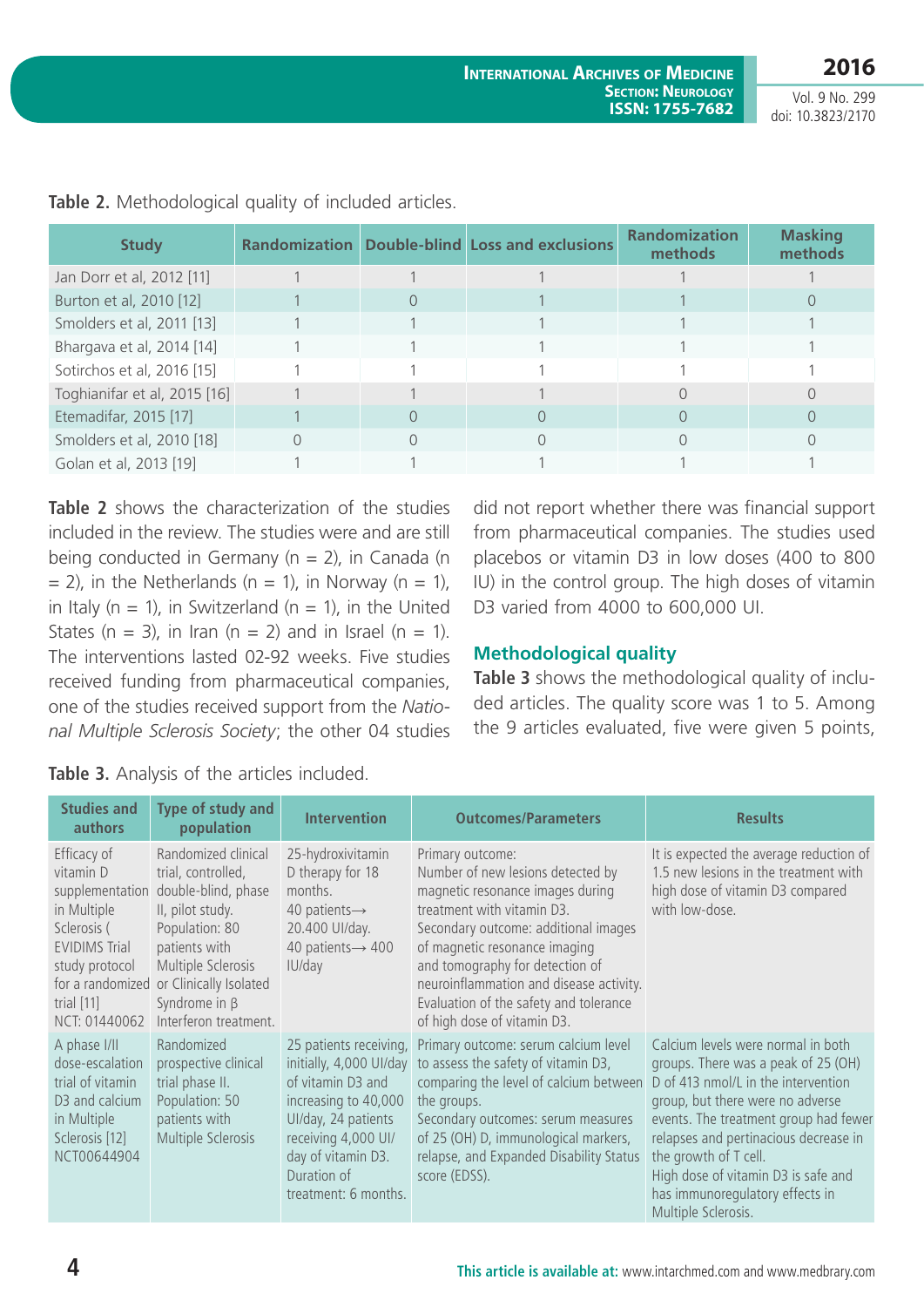**International Archives of Medicine Section: Neurology ISSN: 1755-7682**

Vol. 9 No. 299 doi: 10.3823/2170

| <b>Studies and authors</b>                                                                                                                                                                                                                                              | <b>Type of study and</b><br>population                                                                                                                                                                           | <b>Intervention</b>                                                                                                                                                                                                                                                        | <b>Outcomes/Parameters</b>                                                                                                                                                                                                                                                                                                                                    | <b>Results</b>                                                                                                                                                                                                                                                                                                                                                                                                                                                                                  |
|-------------------------------------------------------------------------------------------------------------------------------------------------------------------------------------------------------------------------------------------------------------------------|------------------------------------------------------------------------------------------------------------------------------------------------------------------------------------------------------------------|----------------------------------------------------------------------------------------------------------------------------------------------------------------------------------------------------------------------------------------------------------------------------|---------------------------------------------------------------------------------------------------------------------------------------------------------------------------------------------------------------------------------------------------------------------------------------------------------------------------------------------------------------|-------------------------------------------------------------------------------------------------------------------------------------------------------------------------------------------------------------------------------------------------------------------------------------------------------------------------------------------------------------------------------------------------------------------------------------------------------------------------------------------------|
| Efficacy of Vitamin D3 as add<br>therapy in patients with Relapsing<br>Remitting Multiple Sclerosis<br>receiving subcutaneous interferon<br>beta 1a: a phase II, multicenter,<br>double-blind, randomized,<br>placebo-controlled trial (SOLAR)<br>$[13]$<br>NCT01285401 | Randomized clinical trial,<br>multicenter, double-blind,<br>placebo-controlled, three-arm.<br>Population: 348 patients with<br>Relapsing Remitting Multiple<br>Sclerosis and vitamin D3 level<br>$<$ 150 nmol/L. | 174 patients receiving IFN beta-1a,<br>44 µg, sc, 3x a week and 7000<br>UI per 4 weeks and 14,000 UI of<br>vitamin D3 for 92 weeks.<br>174 patients receiving IFN beta-1 <sup>a</sup> ,<br>44 µg, sc, 3x a week and placebo.                                               | Primary outcomes:<br>Through functional magnetic resonance<br>imaging, evaluating the number of injuries in<br>48 weeks, the number of relapses and disease<br>progression.<br>Secondary outcomes of functional magnetic<br>resonance imaging: evaluation of the anti-<br>inflammatory effect of vitamin D3 in the<br>lesions and progression of the disease. | According to the authors, initial studies show that<br>vitamin D3 dose intended for use in this study is<br>beneficial and safe for patients with Multiple Sclerosis.                                                                                                                                                                                                                                                                                                                           |
| The vitamin D to ameliorate<br>Multiple Sclerosis (VIDAMS) trial:<br>study design for a multicenter<br>randomized, double-blind<br>controlled trial of vitamin D in<br>Multiple Sclerosis [14]<br>NCT: 01490502                                                         | Prospective clinical trial,<br>randomized, double-blind.<br>Population: 172 patients with<br>Relapsing Remitting Multiple<br>Sclerosis                                                                           | Patients will be divided into two<br>groups: 86 patients receive low-dose<br>of vitamin D3 (600 UI/day) versus 86<br>patients receiving high dose (5000<br>UI/day) for 2 years.<br>All patients will receive 20 mg/day<br>glatiramer acetate.                              | The number of relapses and of new lesions in<br>the brain will be assessed, as well as the brain<br>volume, the direct action of vitamin D3 on<br>cerebral atrophy, through functional magnetic<br>resonance imaging.                                                                                                                                         | The study is ongoing and the authors state that it<br>will bring insightful information about the safety and<br>effectiveness of vitamin D in Multiple Sclerosis.                                                                                                                                                                                                                                                                                                                               |
| Safety and immunologic effects of<br>high vs low dose cholecalciferol in<br>Multiple Sclerosis [15]<br>NCT: 01024777                                                                                                                                                    | Randomized clinical trial,<br>double-blind, unique center,<br>pilot study.<br>Population: 40 patients with<br>Multiple Sclerosis                                                                                 | High dose group: 19 patients<br>received 10400 UI/day of vitamin<br>D3.<br>Low dose group: 21 patients<br>received 400 UI of vitamin D3. Both<br>groups received the intervention for<br>6 months. In addition to vitamin D,<br>they all received 1000 mg calcium/<br>day. | Primary outcome: change in proportion of<br>IFN- $\gamma$ and T cells CD4 $+$ in the high-dose<br>group compared to the low-dose group.<br>Frequency of adverse events in both groups.<br>Secondary outcomes: changes in other<br>subtypes of immune cells.<br>The classification of the evidence of these<br>outcomes is class I.                            | The level of 25 (OH) D has increased more in the high-<br>dose group.<br>There was 1 relapse in both groups.<br>High dose of vitamin D3 reduces the proportion of<br>IFN-y and T CD4 +IL-17. There was a decrease in the<br>proportion of IFN-y and T CD4 +IL-17 in relation to the<br>low-dose group.<br>There was a decrease in CD161 cells $+CD4$ + the high-<br>dose group, but not in the low-dose group.<br>Reduction in IL-17 correlated with an increase in the<br>level of vitamin D3. |
| Effect of high<br>dose vitamin D intake on<br>interleukin-17 levels in multiple<br>sclerosis: a<br>randomized, double-blind,<br>placebo-controlled clinical trial [16]                                                                                                  | Randomized clinical trial,<br>double-blind, placebo-<br>controlled.<br>Population: 94 patients with<br>Multiple Sclerosis.                                                                                       | 47 patients with RRMS receiving<br>50,000 UI of vitamin D3 every 5<br>days for 12 weeks.<br>Placebo group: 47 patients received<br>placebo for 12 weeks.                                                                                                                   | Comparison of the levels of IL-17 in the<br>intervention group and placebo.<br>Evaluation of vitamin D3 and calcium levels in<br>both groups.                                                                                                                                                                                                                 | After 12 weeks, the serum level of IL-17 increased by<br>60% in the placebo group and decreased by 40% in the<br>intervention group.<br>The levels of calcium and vitamin D3 did not increase<br>abnormally.                                                                                                                                                                                                                                                                                    |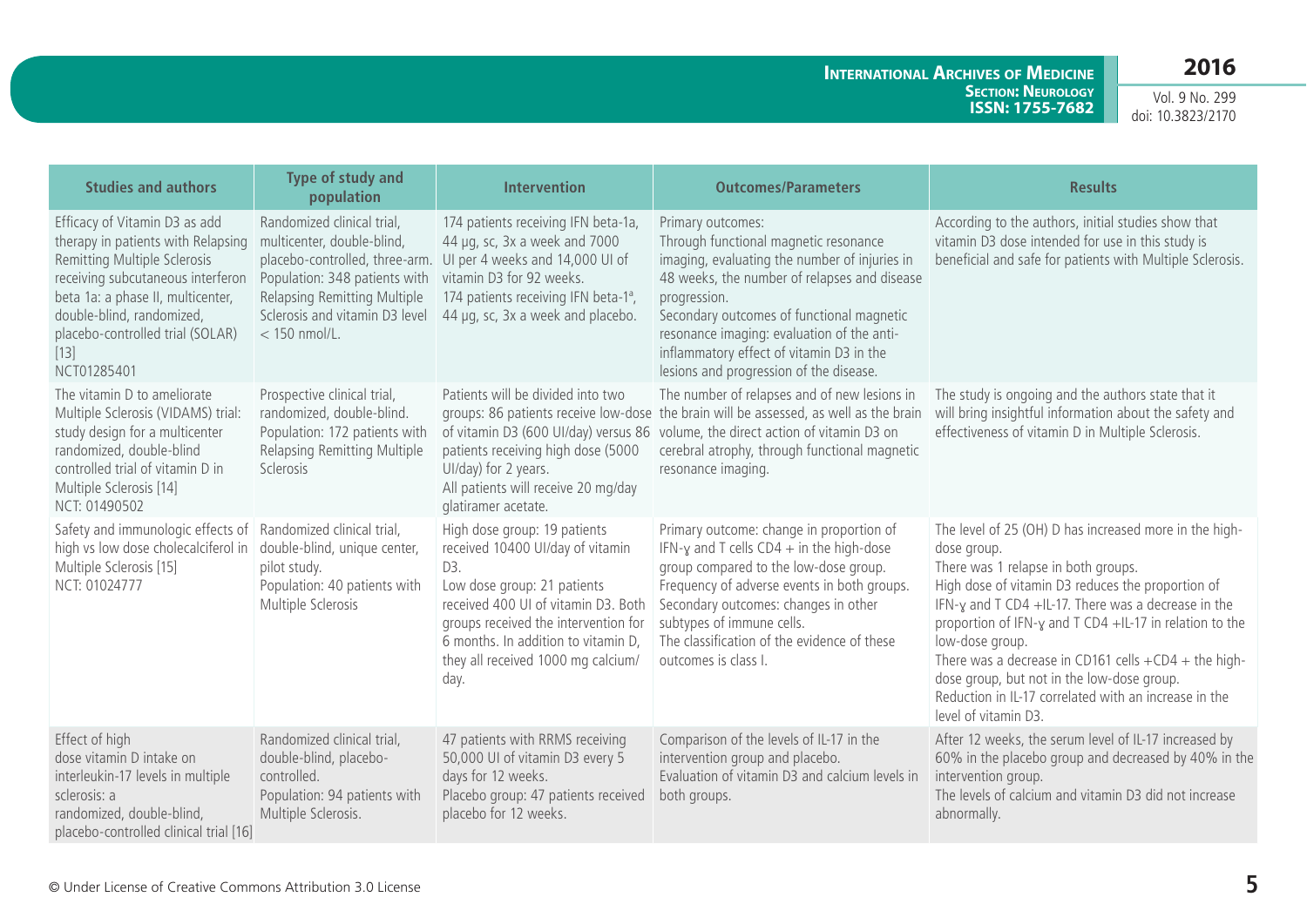#### **International Archives of Medicine SECTION: NEUROLOGY ISSN: 1755-7682**

Vol. 9 No. 299 doi: 10.3823/2170

| <b>Studies and</b><br>authors                                                                                                                                                                                                                                                     | Type of study and<br>population                                                                              | <b>Intervention</b>                                                                                                                                                                    | <b>Outcomes/Parameters</b>                                                                                                                                                                                                                                                                                                                             | <b>Results</b>                                                                                                                                                                                                                                                                                                                                                                                                                                           |
|-----------------------------------------------------------------------------------------------------------------------------------------------------------------------------------------------------------------------------------------------------------------------------------|--------------------------------------------------------------------------------------------------------------|----------------------------------------------------------------------------------------------------------------------------------------------------------------------------------------|--------------------------------------------------------------------------------------------------------------------------------------------------------------------------------------------------------------------------------------------------------------------------------------------------------------------------------------------------------|----------------------------------------------------------------------------------------------------------------------------------------------------------------------------------------------------------------------------------------------------------------------------------------------------------------------------------------------------------------------------------------------------------------------------------------------------------|
| High dose oral<br>versus intramuscular<br>vitamin D3<br>supplementation<br>in Multiple<br>Sclerosis[17]<br>NCT: 02696590                                                                                                                                                          | Clinical trial,<br>randomized, open<br>masking (open label).<br>Population: 200<br>patients                  | Patient with MS<br>receiving vit. D3<br>injectable and oral,<br>600,000 UI in 2<br>weeks.<br>Healthy groups:<br>receiving 600,000 UI<br>of vit. D3 injectable<br>and oral, in 2 weeks. | Primary outcome: serum concentration<br>of vitamin D3.                                                                                                                                                                                                                                                                                                 | The study is ongoing and intend to<br>evaluate which are the results of<br>the feasibility of oral and injectable<br>routes, and whether there will be<br>toxicity intervention.                                                                                                                                                                                                                                                                         |
| Safety and T cell<br>modulating effects<br>of high dose vitamin Relapsing Remitting<br>D3 supplementation<br>in Multiple Sclerosis.<br>Study protocol [18]<br>NCT: 00940719                                                                                                       | Protocol of study held<br>with 15 patients with<br>Multiple Sclerosis                                        | 15 patients were<br>supplemented with<br>20,000 UI/day of<br>vitamin D3 for 12<br>weeks.                                                                                               | Primary outcome: Regulation of T cells.<br>Secondary outcomes: evaluation of<br>the levels of vitamin D3 and calcium<br>metabolism.                                                                                                                                                                                                                    | The researchers found satisfactory<br>correlation between regulation<br>of T cells and the level of vitamin<br>D. There was an increase in the<br>proportion of CD4 cells+IL10+ and<br>a decrease in the rate of IFN-y e<br>$CD4+IL4+$ .                                                                                                                                                                                                                 |
| Vitamin D<br>supplementation for trial, double-blind,<br>patients with<br>multiple sclerosis<br>treated with<br>interferon-beta:<br>a randomized<br>controlled trial<br>assessing the<br>effect on flu-like<br>symptoms and<br>immunomodulatory<br>properties [19]<br>NCT01005095 | Randomized clinical<br>controlled.<br>Population: 45<br>patients with<br>MS treated with<br>interferon-beta. | 21 patients received<br>800 UI of vit. D3/day.<br>24 patients received<br>4,370 UI/day of vit.<br>D3 for 1 year, both<br>groups.                                                       | Primary outcome: test how<br>supplementation with vit. D3 can<br>improve symptoms of interferon<br>induced flu.<br>Secondary outcome: to evaluate the<br>safety and tolerance of vit. Evaluate<br>the effectiveness of the supplement<br>determined by the rate of relapse and<br>EDSS and the level of cytokines, such<br>as: IFN-y, IL-10 and IL-17. | After 3 months of supplementation<br>there was a significant increase of<br>vit. D3 in both groups.<br>PTH decreased in high-dose group<br>of vit. D3 and did not change in<br>a significant way in the low dose<br>group.<br>The calcium level remained within<br>the normal range.<br>No significant change was noted in<br>the severity of flu-like symptoms.<br>There was no significant change in<br>EDSS scores or relapse rate in both<br>groups. |

one received 2 points, two received 3 points and one received 1 point. It should be noted that studies with score lower than 3 points are considered methodologically poor.

# **Discussion**

Studies and sample protocols of that review showed that the reduction of injuries is expected in the intervention group with high dose of vitamin D3 [11], calcium levels remained normal, and there were no adverse effects [12-19]. It demonstrated that treatment with high dose of vitamin D3 lowers the proportion of IFN-ɣ and TCD4 +IL-17 and is safe. There was a decrease in CD161 cells +CD4 + the high-dose group, but not in the low-dose group. It showed a decrease in IL-17 with increased of vitamin D3 [15]. A satisfactory correlation was observed between the regulation of T cells and the level of vitamin D3, there was an increase in the proportion of CD4+IL-10 and a decrease in the rate of IFN-ɣ and CD4+IL-4+ [18].

In 1983 for the first time a publication said that there was vitamin D3 receptors in peripheral blood cells, marking the beginning of the relation with the immunomodulatory functions [4].

An in vitro study demonstrated that the administration of vitamin D3 to diseased cells by Experimental Autoimmune Encephalomyelitis (EAE) blocked the progression of the disease in rats. In EAE,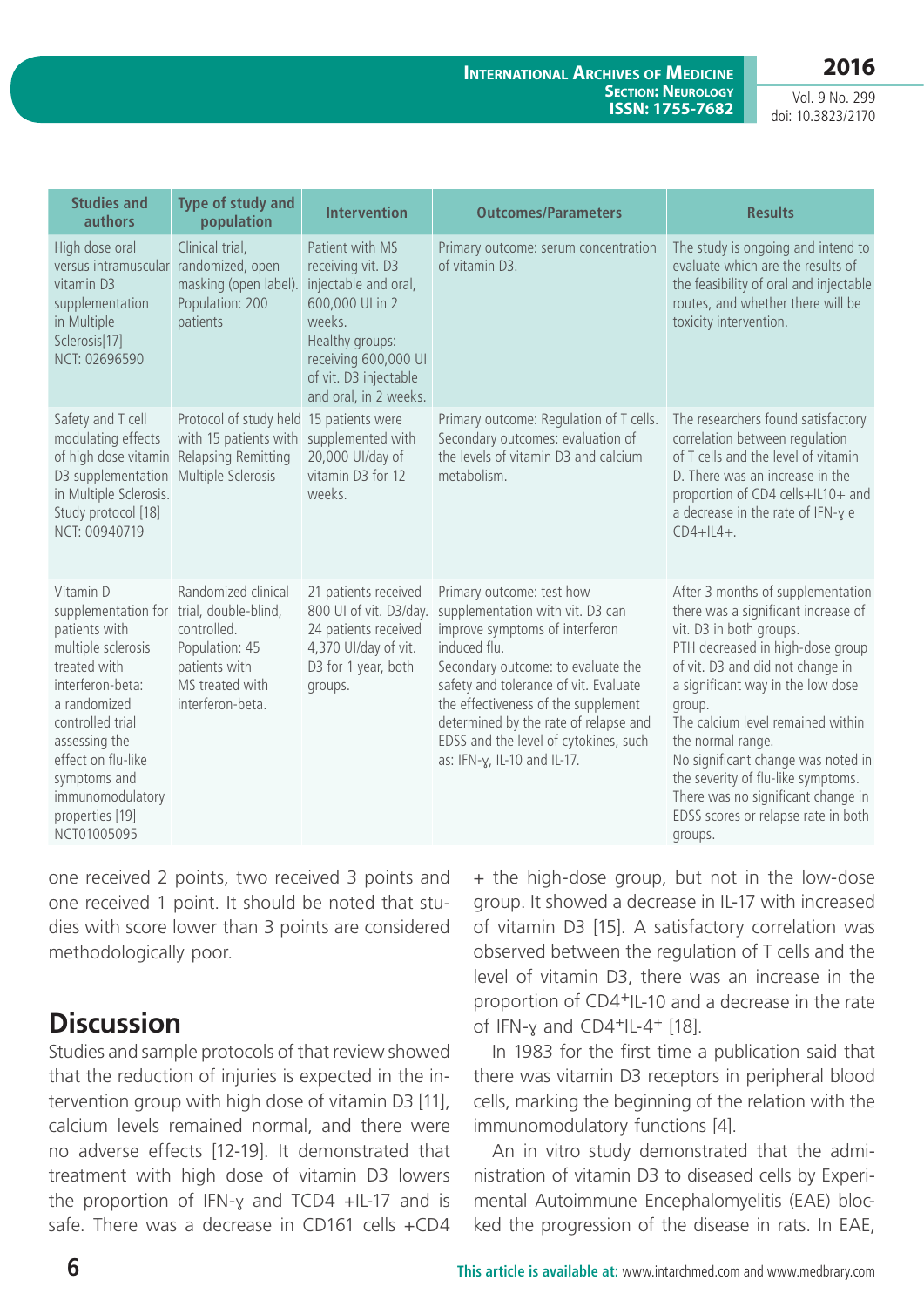Vol. 9 No. 299 doi: 10.3823/2170

inflammatory TH1 cells attack the myelin sheath, as well as in Multiple Sclerosis. The results show that the 1.25- (OH)<sub>2</sub> D<sub>3</sub> can be an innovative and effective treatment for Multiple Sclerosis [20].

High dose of vitamin D3 has been shown to be safe up to 40,000 UI/day. It points out that in the absence of sunlight, a physiological dose of 10,000 UI/day is necessary, in order to keep this vitamin in adequate levels [21].

In Canada, a study is being conducted in which the subject has received 40,000 UI/day of vitamin D3 for six months, showing the peak of 25 (OH) D of 413 nmol/L in the intervention group, but without adverse events. Hepatic and renal functions were assessed by measurement of liver enzymes, urea and creatinine. There was no renal calcification by means of ultrasound [12].

In another study which is being developed in Germany, patients are being divided into two groups which will receive high-dose and low-dose of vitamin D3, for 2 years. We want to compare the effectiveness of vitamin D3 in high dose compared to low dose in patients with Multiple Sclerosis. A reduction of 1.5 new lesions in high-dose treatment is expected. The authors point out that the vitamin is safe, the treatment is cheap and that this study can fill the gaps that still exist regarding the immunomodulatory effects on Multiple Sclerosis [11].

Certainly the effects and protective modulators that vitamin D3 exerts on the immune system are the reasons why in vivo and in vitro studies have demonstrated positive effects in the treatment of Multiple Sclerosis [15-20].

Another study showed that calcium levels remained normal between groups. There was a peak of 25 (OH) D of 413 nmol/L in the intervention group, but there were no adverse events. The treatment group had fewer relapses and pertinacious decrease in the growth of T cell [12].

In Australia a cohort study with 145 participants lasting 2.3 years investigated the relationship between the level of 25-OH-D and relapses in patients with Multiple Sclerosis, and it was observed that there was a decline in the risk of relapse for each nmol/L increased in the rate of vitamin D3 [3].

 The first major international placebo-controlled study being conducted to assess the effectiveness of vitamin D as additional therapy in patients with Multiple Sclerosis and changes in clinical standards and MRI [13].

Studies present the dose of vitamin D3, 7000 UI for 4 weeks and 14,000 UI for 92 weeks, to be used in this study, is safe, and it confirms what previous studies have found, the absence of hypercalcemia, hypercalciuria which could have been triggered by high doses of vitamin D [12-22].

In a study that is being carried out in the United States, participants, persons with Multiple Sclerosis, are receiving high dose of vitamin D3 and the researchers wish to assess the number of relapses and new lesions on the brain and the direct action of vitamin D3 on cerebral atrophy through magnetic resonance imaging [14].

A cohort study with duration of 5 years assessed 2,362 MRIs of 469 subjects suffering from Multiple Sclerosis and aimed to establish whether the level of vitamin D is associated with brain damage, inflammation and progression of the disease, and it was found that for every 10 ng/ml increase in serum vitamin D, the risk of the development of new lesions was 15% lower. Therefore, the level of vitamin D3 is inversely related to the activity of Multiple Sclerosis in the brain. There was also a lower risk of relapse to each serum increase of 10 ng/ml of vitamin D3 [23].

At the University of California, a study has been developed with 15 patients who received 20,000 UI/day of vitamin D for 12 weeks and it observed an increase in the proportion of T IL-10 cells<sup>+</sup>CD4 and a decrease in the rate of IFN-ɣ+ and T IL-4 cell. These results corroborate the effect that vitamin D3 is a modulator of the immune system [18].

In an in vitro study, vitamin D3 prevented the proliferation of proinflammatory cytokines, such as: IFN-ɣ and IL-17, raised the production of anti-inflammatory cytokines, IL-4 and IL-10 and promoted the adjustment in T lymphocytes [24].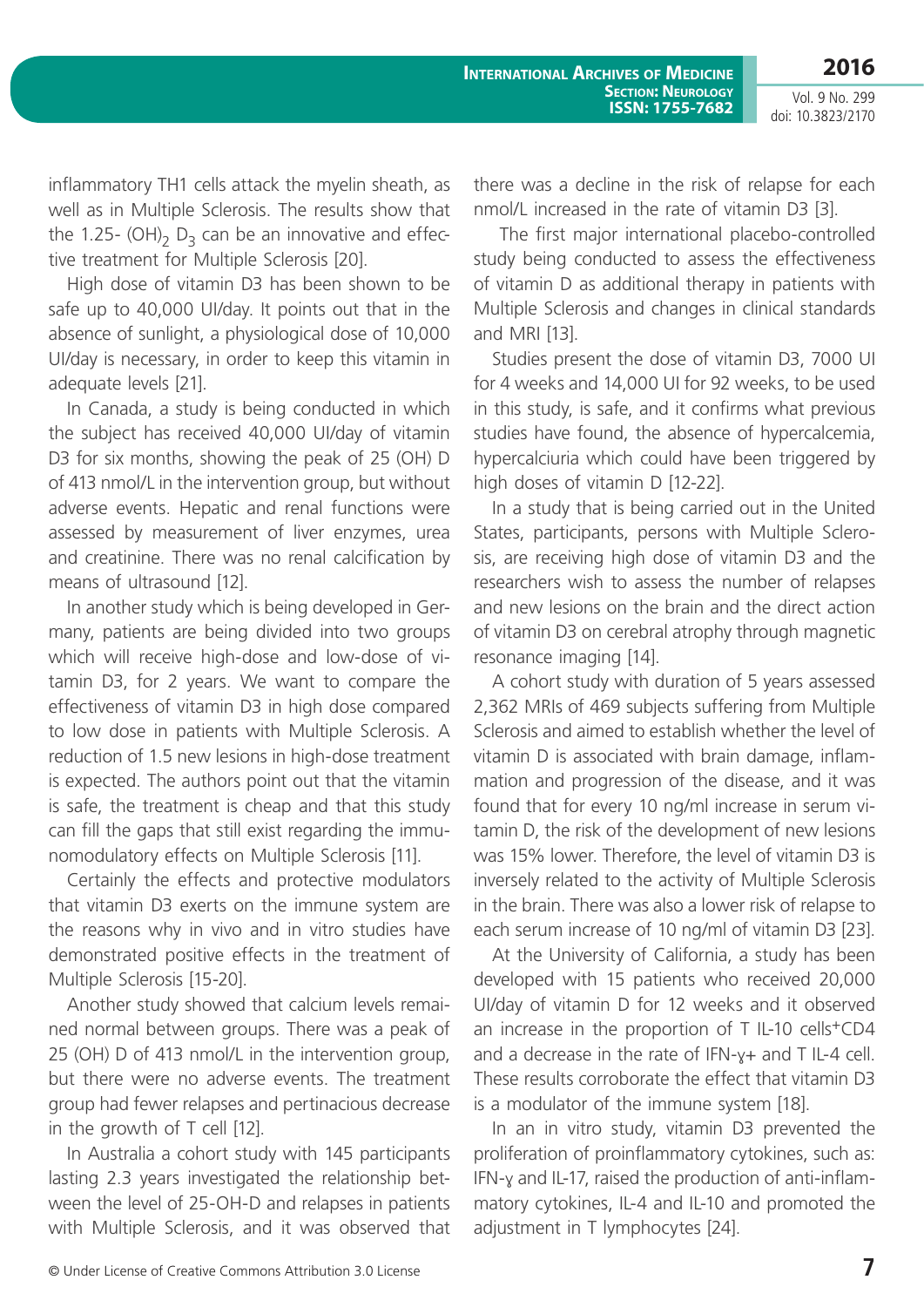Vol. 9 No. 299 doi: 10.3823/2170

Experiment studies confirmed that the active form of vitamin D3, 1.25-dihydroxivitamina D (1.25 (OH) 2 D) blocks the proliferation of TH1 and TH17 (IL-17), both producing inflammatory cytokines and promotes the increase of TH2 cells and Tregs (regulatory T cells) that produce anti-inflammatory substances (IL-4, IL-10) and regulating the immune system, respectively [24-25].

At the University of Medical Sciences in Iran, a clinical trial randomized controlled double-blind study is being conducted in a group of patients that is receiving 50,000 UI of vitamin D3 every 5 days for 12 weeks. After 12 weeks, the serum level of IL-17 increased by 60% in the placebo group and decreased by 40% in the intervention group, and calcium and vitamin D3 levels did not increase abnormally [16].

On Switzerland another in vitro study confirms that vitamin D3 was able to reduce inflammatory cytokines, such as: IL-17, TNF-α and IFN-ɣ [26].

In phase I/II of a randomized clinical trial, the levels of calcium and vitamin D3 did not increase in an excessive way confirming what other studies have demonstrated: safety and tolerability of high doses of vitamin D3 in treatment of patients with Multiple Sclerosis [12-19].

A clinical trial is being conducted in Iran and patients with Multiple Sclerosis are getting vitamin D3 in high doses in oral and injectable form. 200 subjects of both genres are being recruited, adults aged between 25 and 59 years and with serum concentration of 25(OH)D3≥ of 20 ng/ml. This study aims to evaluate the feasibility of oral and injectable routes, the serum concentration of vitamin D3 and whether toxicity [17].

In a prospective randomized study in Turkey, the safety and efficacy of supplementation of a single mega dose of 600,000 IU of vitamin D3 in the oral and intramuscular way was evaluated, in elderly older than or 65 years old. It was found that in the 12th week, after administration of the supplement, 83.3% of patients on oral and 100% of them in

intramuscular form were maintaining adequate levels of vitamin D [27].

In Israel, the researchers evaluated the efficacy and safety of vitamin D3 in combating flu symptoms in patients who made use of interferon beta. Patients received low and high dose vitamin D3 for a year. It was noted that the level of vitamin D3 increased after 3 months of the start of supplementation, the PTH decreased in the high-dose group and did not change significantly in the lowdose group, the calcium level remained within the normal standards, there was no change in the rate of relapse of Multiple Sclerosis, and no change was noted in the general flu symptoms. The authors state that although no beneficial results of vitamin D were obtained in relation to flu-like symptoms induced by the INF-beta, the study provides support to its immunomodulatory properties, and they conclude that vitamin D3 influences the secretion of IL-17 and that depends on the dose of the intervention [19].

A study conducted in the United States found that there was a decrease in the production of IL-17 by CD4 T cells and B lymphocytes [15].

# **Conclusion**

On the basis of the studies selected for this review, even though some of them are still in progress, the results showed that treatment with high dose of vitamin D3 presents beneficial, safe and immunomodulatory effects in multiple sclerosis, showing improvement in prognosis of patients.

It should be noted, however, that the completion of clinical trials is essential for the treatment to be consolidated and to be adopted in practice.

One aspect to highlight is the need for greater investments in clinical trials, since some have limited number of participants, in order to strengthen the evidence of treatment with high dose of vitamin D3.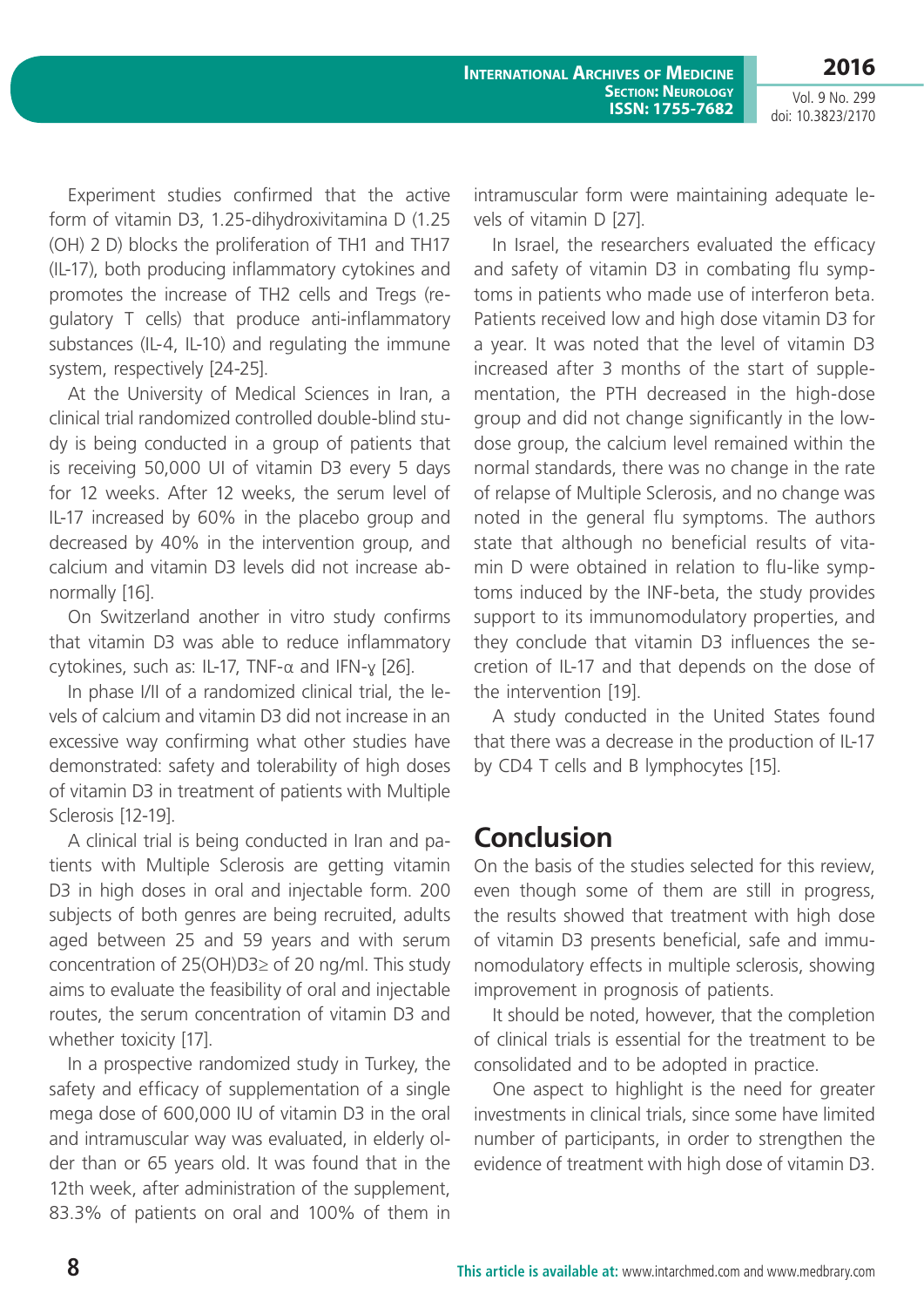Vol. 9 No. 299 doi: 10.3823/2170

# **References**

- **1.** Atlas: Multiple Sclerosis Resources in the World 2008. Geneva, Switzerland: World Health Organization; 2008. Available at: http://www.msif.org/about-ms/publicationsand-resources/.
- **2.** Pereira ABCNG, Lacativa MCS, Pereira FFCC, Alvarenga RMP. Prevalence of multiple sclerosis in Brazil: A systematic review. Multiple Sclerosis and Related Disorders. 2015; 4: 572-9.
- **3.** Simpson S Jr, Taylor B, Blizzard L, PonsonbyAL,PittasF,Tremlett H et al. Higher 25-hydroxyvitamin D Is Associated with Lower Relapse Risk in Multiple Sclerosis. Ann Neurol. 2010; 68:193- 203. doi: 10.1002/ana.22043.
- **4.** Bahlla AK, Amento EP, Clemens TL, Holick MF, Krane SM. Specific high-affinity receptors for 1,25-dihydroxyvitamin d- in human peripheral blood mononuclear cells: presence in monocytes and induction in t lymphocytes following activation. Journal of Clinical Endocrinology and Metabolism. 1983; 57: 1308-1310. DOI: 10.1210/jcem-57-6-1308.
- **5.** Deluca HF, Cantorna MT. Vitamin D: its role and uses in immunology. Faseb J. 2001; 15:2579–2585.DOI: 10.1096/fj.01- 0433rev.
- **6.** Adams, J S, Hewison, M. Unexpected actions of vitamin D: new perspectives on the regulation of innate and adaptive immunity. Nature clinical practice Endocrinology & metabolism. 2008; 4: 80-90. doi:10.1038/ncpendmet0716.
- **7.** Torraco RJ. Writing Integrative Literature Reviews: Guidelines and Examples. Human Resource Development Review. 2005; 3: 356-367.doi: 10.1177/1534484305278283
- **8.** Pompeo DA, Rossi LA, Galvão CM. Revisão integrativa: etapa inicial do processo de validação de diagnóstico de enfermagem. Acta Paul Enferm. 2009; 22:434-8. dx.doi.org/10.1590/S0103- 21002009000400014.
- **9.** Santos CMC, Pimenta CAM, Nobre MRC. A estratégia Pico para a construção da pergunta de pesquisa e busca de evidências. Rev Latino-Am Enfermagem. 2007; 15:508-511. dx.doi.org/10.1590/ S0104-11692007000300023.
- **10.** Jadad AT, Moore RA, Carrol D, Jenkinson C, Reynolds DJ, Gavaghan DJ, et al. Assessing the quality of reports of randomized clinical trials: Is Blinding necessary? Control Clin Trials. 1996; 17:1-12. PMID: 8721797.
- **11.** Dörr J, Ohlraun S, Skarabis H, Friedemann P. Efficacy of Vitamin D Supplementation in Multiple Sclerosis (EVIDIMS Trial): study protocol for a randomized controlled trial. Trials 2012. Available from: http://www.trialsjournal.com/content/13/1/15. doi: 10.1186/1745-6215-13-15.
- **12.** Burton JM, Kimball S, Vieth R, Bar-Or A, Dosch HM, Cheung R. A phase I/II dose-escalation trial of vitamin D3 and calcium in multiple sclerosis. Neurology. 2010; 74: 1852–1859.doi: 10.1212/WNL.0b013e3181e1cec2.
- **13.** Smolders J, Hupperts R, Barkhof F, Grimaldi LME, Holmoy T, Killestein J et al. Efficacy of vitamin D3 as add-on therapy in patients with relapsing–remitting multiple sclerosis receiving subcutaneous interferon beta 1 a: a phase II, multicenter, double-blind, randomized, placebo-controlled trial. J Neurol Sci.2011; 1-6. doi:10.1016/j.jns.2011.04.
- **14.** Bhargava P, Cassard S, Steele SU, Azevedo C, Pelletier D, Sugar EA et al.The vitamin D to ameliorate Multiple Sclerosis (VIDAMS) trial: study design for a multicenter randomized, double-blind controlled trial of vitamin D in Multiple Sclerosis. Contemporary ClinicalTrials. 2014; 39: 288-293. doi: 10.1016/j.cct.2014.10.004
- **15.** Sotirchos ES, Bhargava P, Eckstein C, Haren KV, Baynes M, Nitranos A et al. Safety and immunologic effects of high-vs lowdose cholecalciferol in multiple sclerosis. Neurology. 2016; 86: 1-10. doi: 10.1212/WNL.0000000000002316
- **16.** Toghianifar N, Ashtari F, Esfahani SHZ, Mansourian M et al. Effect of high dose vitamin D intake on interleukin-17 levels in multiple sclerosis: a randomized, double-blind, placebocontrolled clinical trial. Journal of Neuroimmunology. 2015; 285:125-128. doi: 10.1016/j.jneuroim.2015.05.022.
- **17.** Etemadifar M. High dose oral versus intramuscular vitamin D3 supplementation in Multiple Sclerosis. 2015. Avaliable from: https://clinicaltrials.gov/show/NCT02696590.
- **18.** Smolders J, Peelen E, Thewissen M, Cohen Tervaert JW, Menheere P, Hupperts R et al. Safety and T Cell Modulating Effects of High Dose Vitamin D3 Supplementation in Multiple Sclerosis. PLoS ONE. 2010; 5: 1-9. doi:10.1371/journal.pone.0015235. 10.1371/ journal.pone.0015235.
- **19.** Golan D, Halhal B, Glass-Marmor L, Staun-Ram E, Rozenberg O, Lavi I et al. Vitamin D supplementation for patients with multiple sclerosis treated with interferon-beta: a randomized controlled trial assessing the effect on flu-like symptoms and immunomodulatory properties. BMC Neurology. 2013; 13:1-10. doi: 10.1186/1471-2377-13-60.
- **20.** Cantorna M, Hayes C, Deluca H. 1,25-Dihydroxyvitamin D3 reversibly blocks the progression of relapsing encephalomyelitis, a model of multiple sclerosis. Proc. Natl. Acad. Sci. 1996; 93: 7861-7864. PMCID: PMC38839
- **21.** Vieth R. Vitamin D supplementation, 25-hydroxyvitamin D concentrations, and safety.Am J ClinNutr. 1999; 69:842–56. PMID:10232622
- **22.** Kimball SM, Ursell MR, O'Connor P, Vieth R. Safety of vitamin D3 in adults with multiple sclerosis. Am J Clin Nutr.2007; 86:645–51. PMID: 17823429.